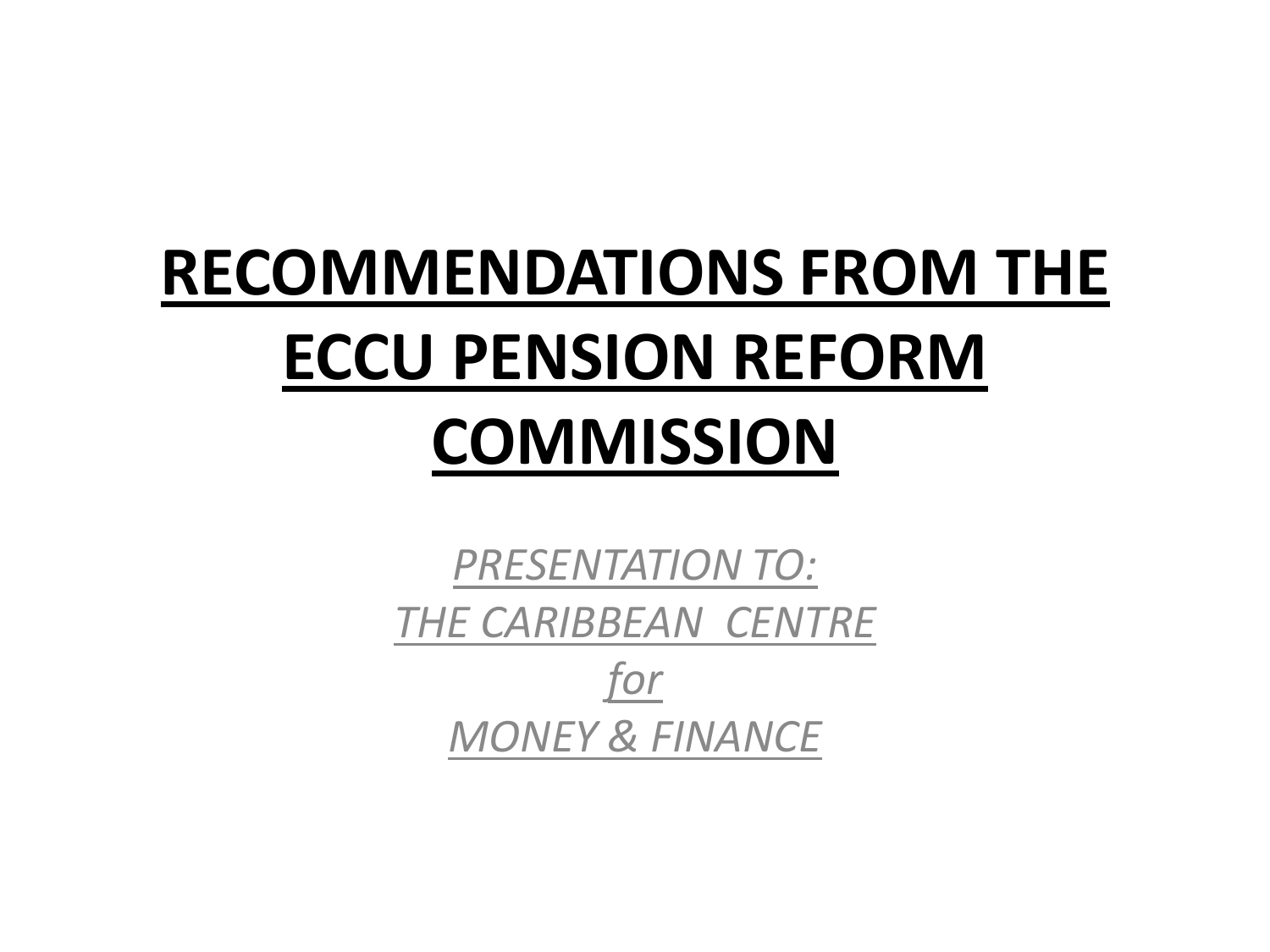## **Order of Presentation**

- Background Information on the Organization of Eastern Caribbean States (OECS)/ Eastern Caribbean Currency Union (ECCU)
- Existing Social Assistance and Institutional Retirement Arrangements in the ECCU
- Mandate of Commission; Part of Trilogy
- Composition of Commission
- Commission's Conceptual Approach to Mandate
- Commission's Approach to Execution of Mandate
- Major General Recommendations
- Other More Specific Recommendations
- Follow Up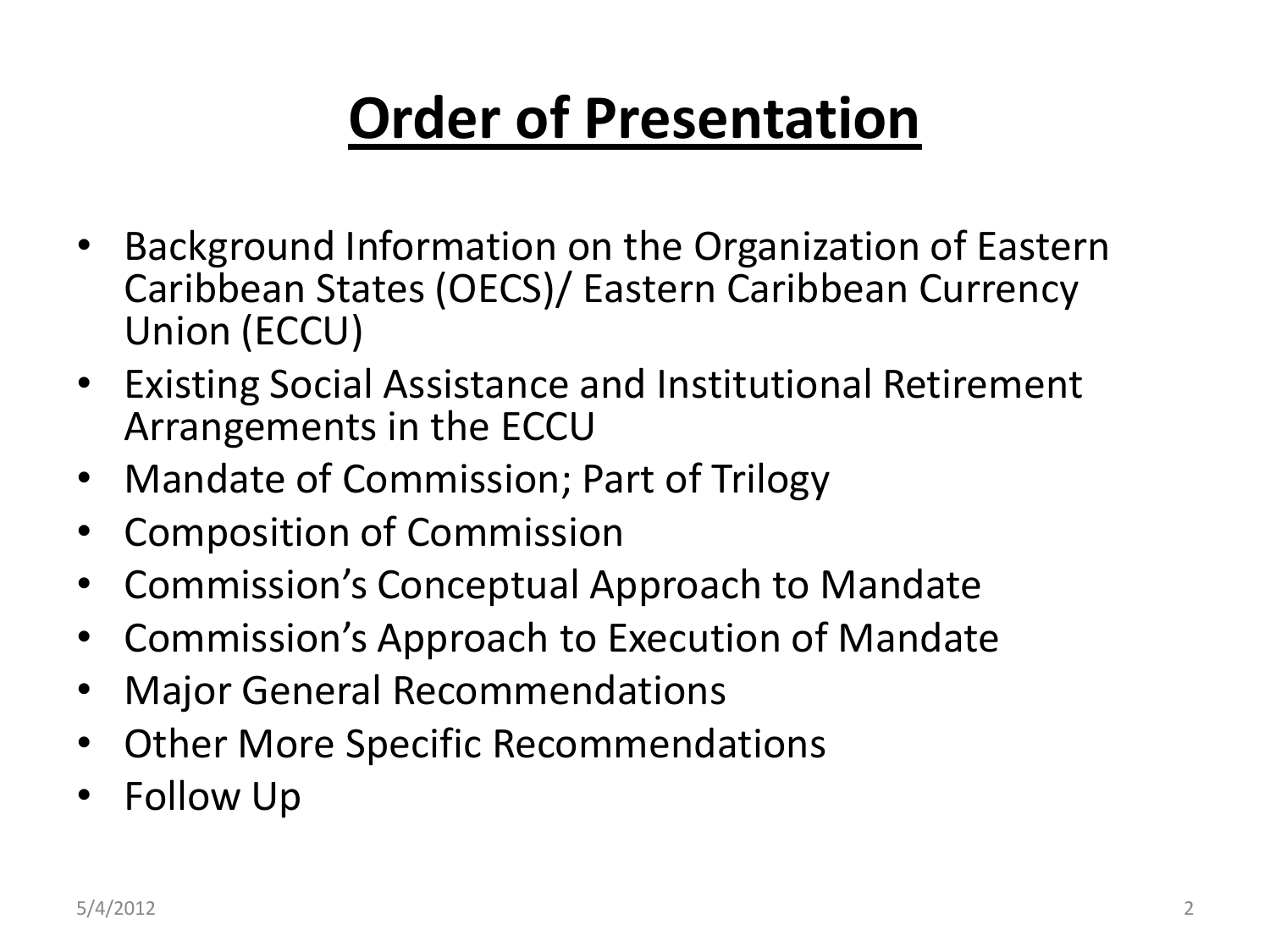#### **Background Information on OECS/ECCU**

- Six sovereign island states: Antigua and Barbuda, Dominica, Grenada, Saint Lucia, St Kitts and Nevis, St Vincent and the Grenadines and the dependent territory of Montserrat. The ECCU countries have a combined land area of 1091 square miles, a population of 626,00, a GDP ofUS\$5.3B and per capita income of US\$ 8,500. (Note status of Anguilla and BVI).
- Evolution from Free trade area, customs union, common market, with recent formal agreement to Economic Union and on road to possible Political Union.
- Common legal and institutional arrangements: Heads of Government Forum , Economic Secretariat of the OECS, Monetary Council, Eastern Caribbean Central Bank (ECCB) and common currency, stock exchange and securities regulatory arrangements, Appellate Court (with plans for integration at progressively lower levels),
- Cooperative arrangements in many policy and functional areas including for example in the regional procurement of pharmaceuticals.
- Harmonization and pursuit of common macro-economic and social policies e.g. The Eight Point Stabilization and Growth Programme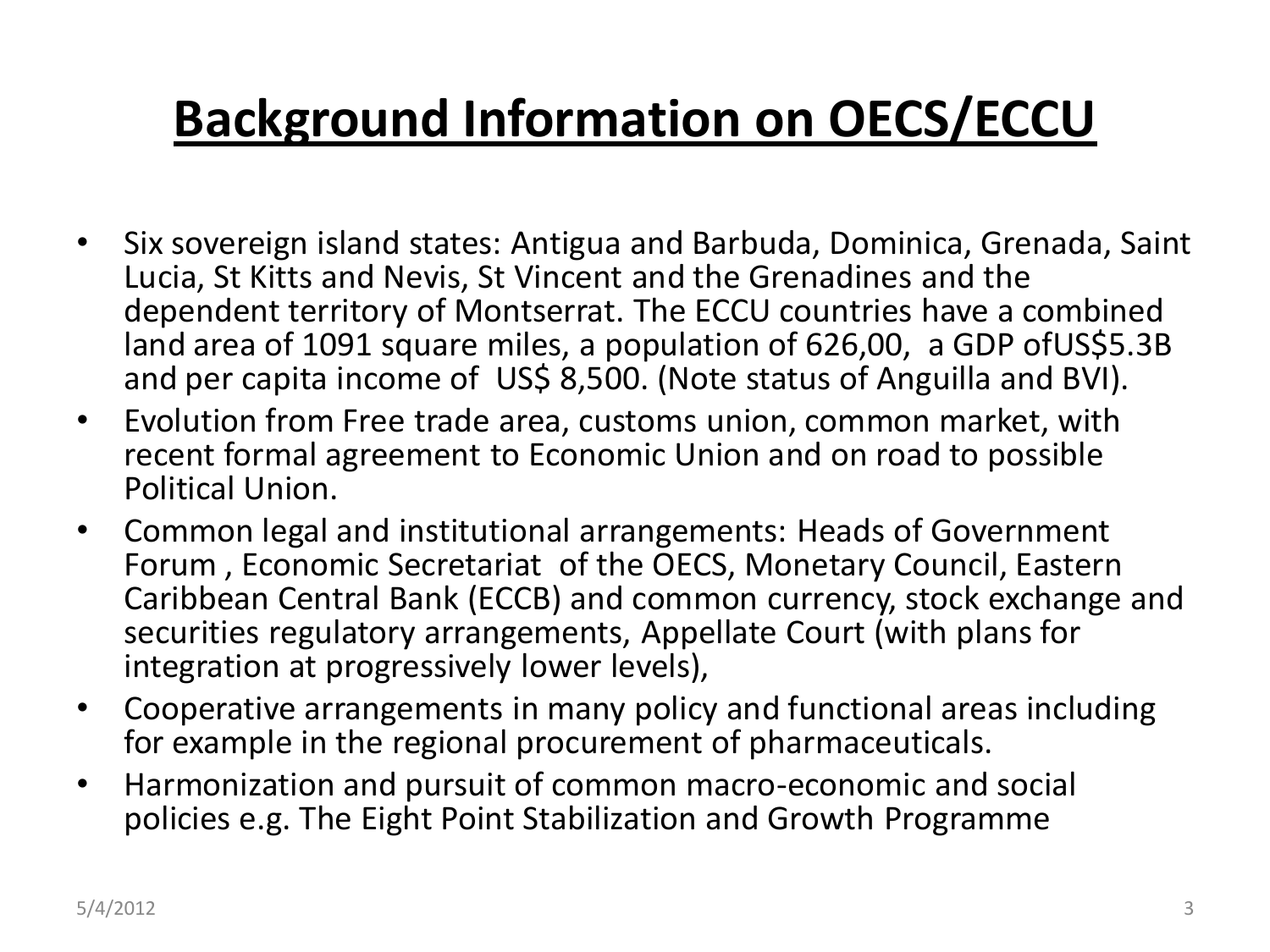#### OECS in Relation to CARICOM

- If OECS treated as a single grouping it would be among the nine members of CARICOM and would rank:
	- First in terms of international leverage
	- First in terms of currency strength
	- Second or third in terms of currency stability.
	- Fourth in terms of per capita income
	- Fifth in terms of population size
	- Sixth in terms of land area
	- Seventh in terms of economic size or GDP and
	- ? In terms of reserves in relation to months of import cover.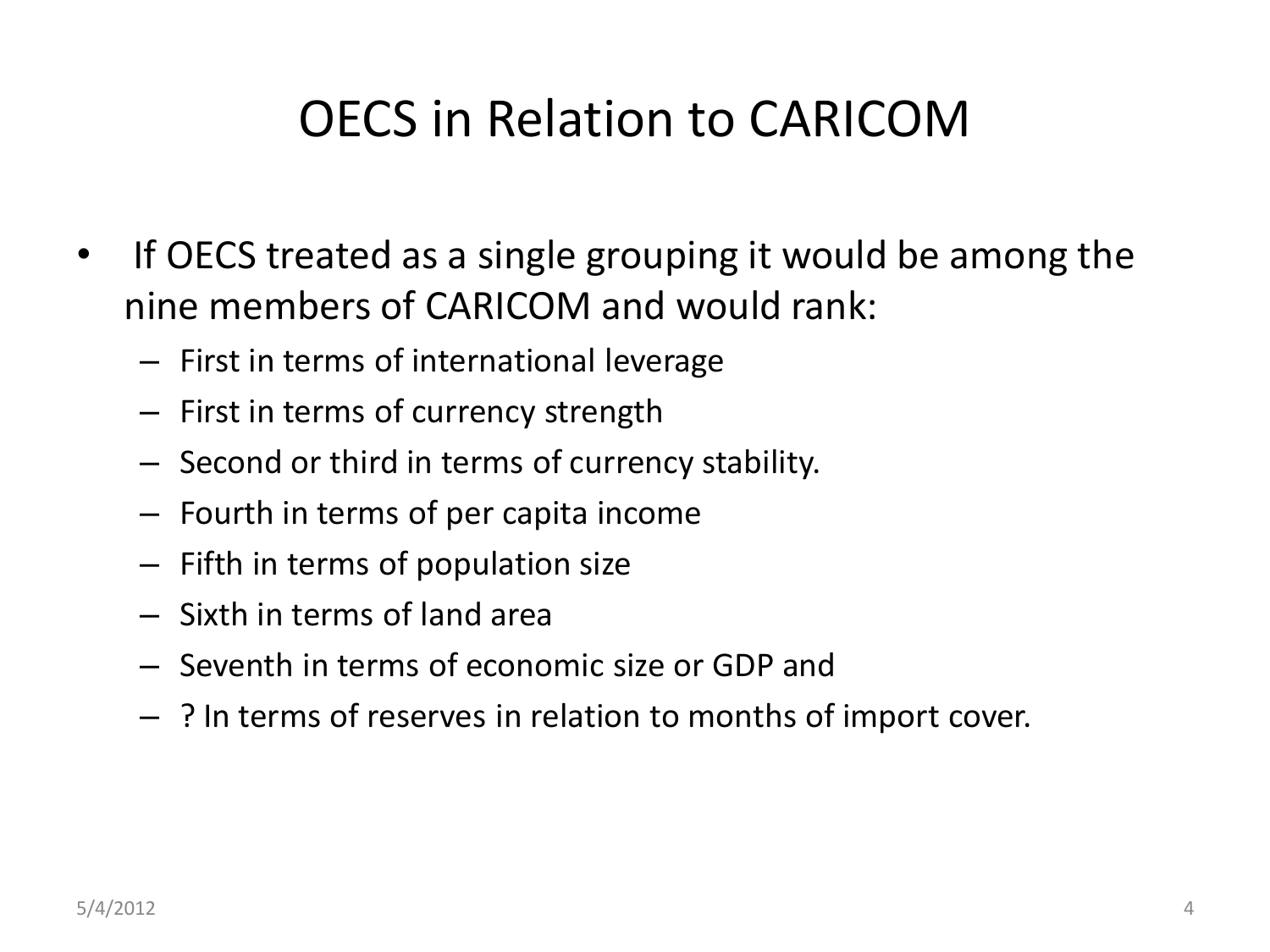## **Existing Social Assistance and Institutional Arrangements for Retirement in the ECCU**

- State support to Social Assistance is less than 1% of GDP with unemployment of over 15% and with indigent, poverty and vulnerability levels at unacceptable levels.
- Contributory and Defined Benefit Social Security Arrangements exist in all countries from the seventies but all, in varying degrees, with inequitable and generous design arrangements, low returns on investments, high administrative cost ratios, limited coverage particularly among the self employed, and generally unsustainable.
- Unfunded , non-contributory and badly designed State Pension Schemes are gradually being terminated with new state employees being accommodated under the National Social Security Schemes because of the increasingly unaffordable costs to governments.
- Unregulated but fiscally incentivized Private Occupational Pension Schemes (POPS) with very limited coverage that are largely restricted to the very few large foreign and /or unionized employers in the various countries but their terms and conditions are very far from standard or uniform
- Very high financial intermediation to GDP ratio but this is dominated by commercial bank activity with a very limited capital market for personal and business activity.
- Generous fiscal incentives for personal savings and investments. N.B: It is argued that incentives are more favourable for foreign investors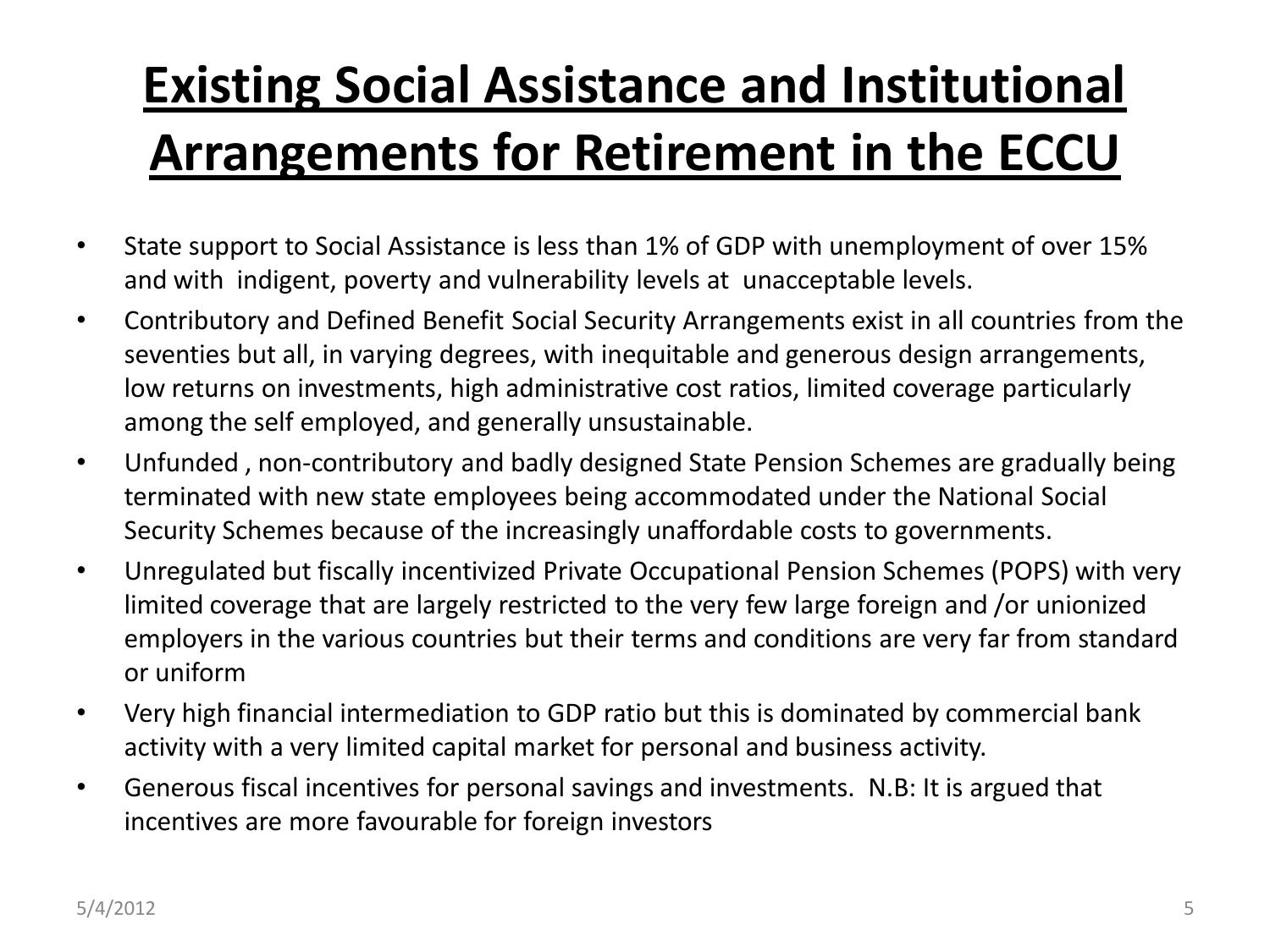### **Mandate of Commission**

- Second of Trilogy of Commissions with first being on Tax and Tax Administration Reform and the current on Public Expenditure Reform.
- Mandate of the Pension Reform Commission
	- Review strengths, limitations and weaknesses of existing pension arrangements in the ECCU region
	- Use theoretical literature and global and regional best practice and experiences to reform and improve existing retirement income arrangements
	- Recommend programmes to alleviate future poverty particularly among the growing population of the elderly in environments that are increasingly less dependent on community support and where there are competing urgent demands on very constrained fiscal accounts.
	- Use pension arrangements to mobilize long term savings and optimally channel resources to essential national and regional economic and social development.
	- Consult very widely with the various stakeholders.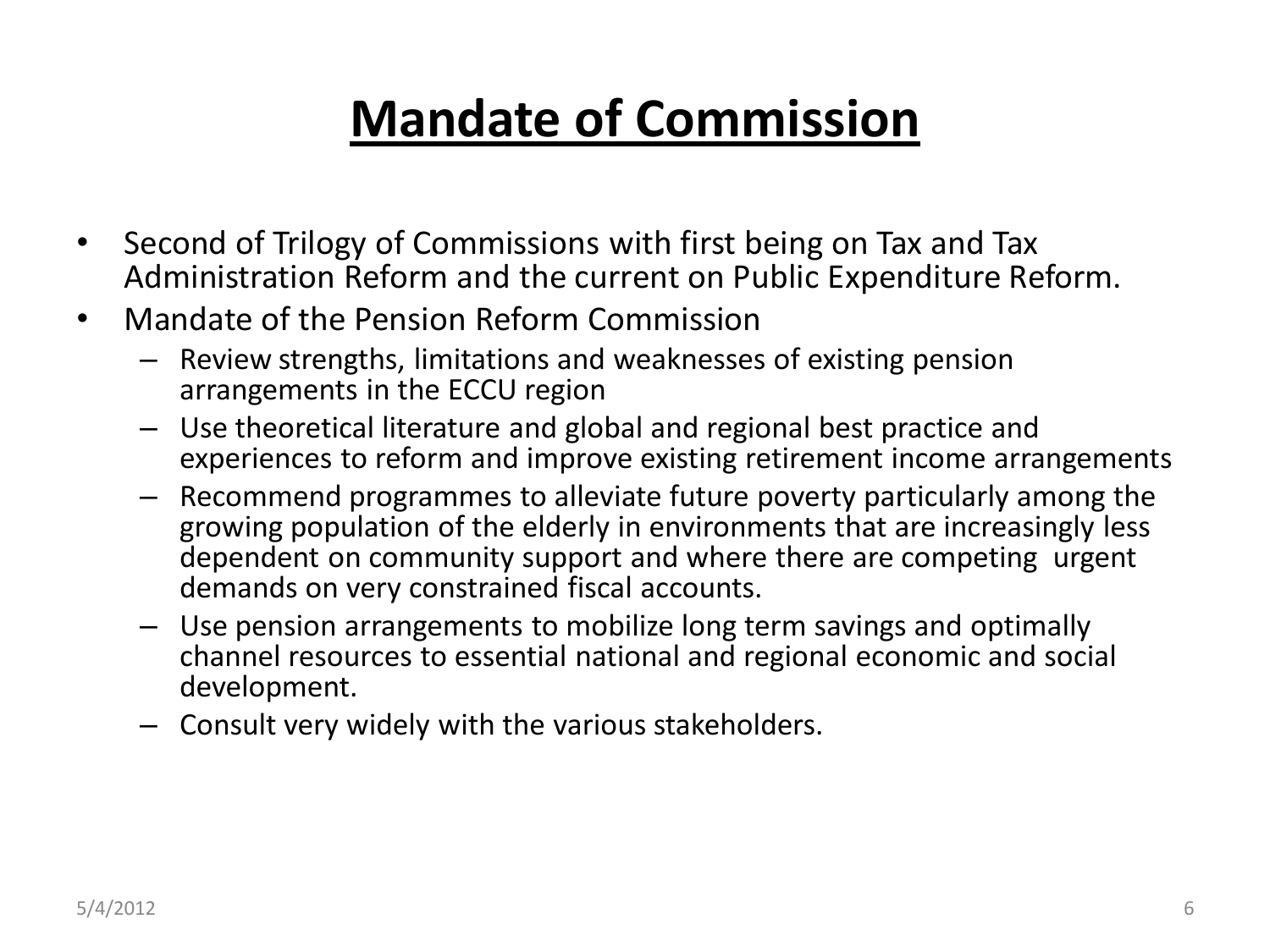#### **Composition of Commissions**

- Largely nominated from successful, experienced and credible national and regional economic and public management technocrats and practitioners from as many countries as possible and drawn from academia, regional institutions and with national experience at both public and private sector levels.
- Skill set included economic, legal and management practitioners. Actuarial assistance was sourced through consultancies and on the considerable body of work that was available through the international institutions such as the World Bank, IMF, IDB, ILO and the CDB and triennial work done by external actuaries.
- Structure was deliberate to ensure broad knowledge of economy and society, allow focus on the consideration of broad economic and general issues, engage in public consultation, and to inspire public confidence and buy in.

•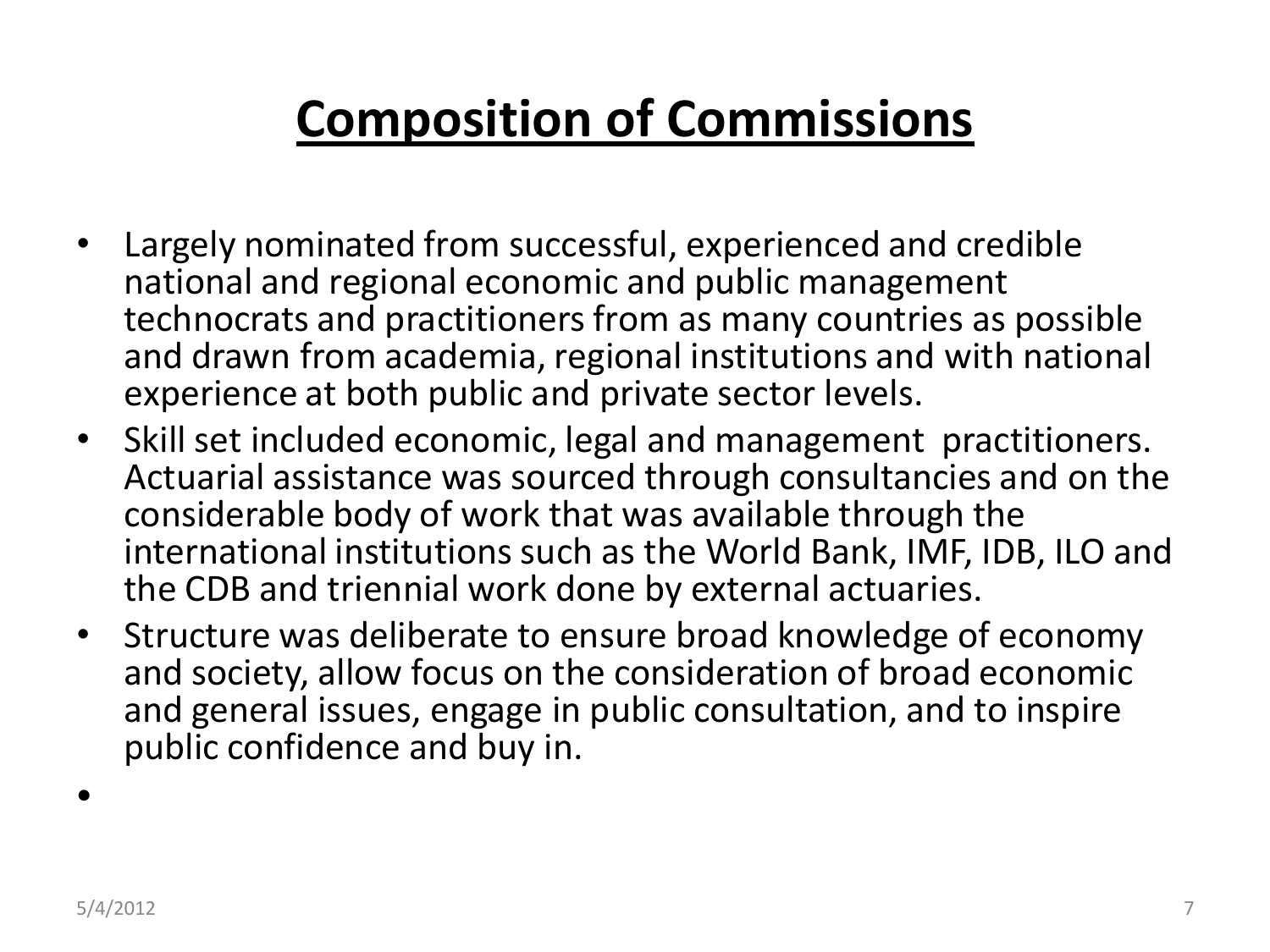## **Commission's Conceptual Approach to the Execution of Their Mandate**

- Focus on:
	- A comprehensive, coordinated and national/regional approach to the retirement income issue
	- Structural and fundamental issues rather than on the parametric and actuarial balancing issues that are the normal recommendations of actuaries.
	- Economic management issues to ensure that adequate real resources are available to beneficiaries after their very long period of savings and sacrifice.
	- Governance and management issues that will reduce per capita administrative costs and optimize returns on investments.
	- Aligning reform measures and proposals with current initiatives to an Economic Union and a Single Economic Space.
	- Developing and deepening the regional capital market to ensure that long term resources are channeled more optimally into financially feasible long term investments with optimal social and economic impacts.
	- Educating and sensitizing stakeholders on rationalization of issues and implications of measures and proposals
	- Transitioning arrangements that are realistic, affordable and sustainable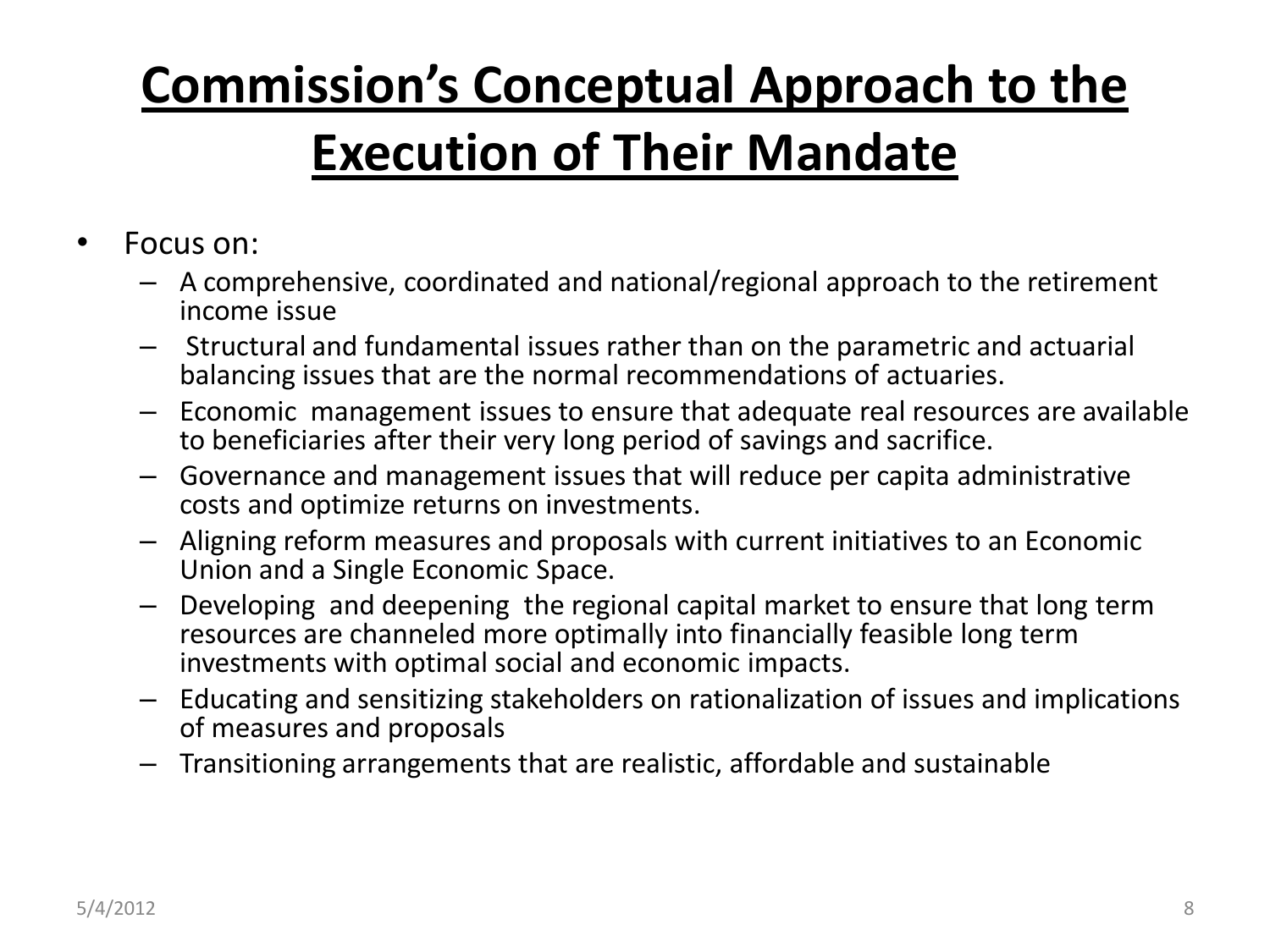## **Commission's Approach to Execution of Mandate**

- Development of and agreement on Conceptual and Operational Framework
- Allocation of Responsibilities among Commissioners
- Data Gathering on Existing Arrangements.
- Study of:
	- Theoretical Literature
	- Existing Arrangements and Modalities for Social Assistance and Pensions in the ECCU.
	- ECCU Pension Reports by International Agencies.
	- Global Best and Worst Practices
- Consultation with Major Stakeholders
- Analysis of Data and Other Information
- Formulation of Recommendations
- Periodic Reports to ECCB and Monetary Council
- Draft Final Report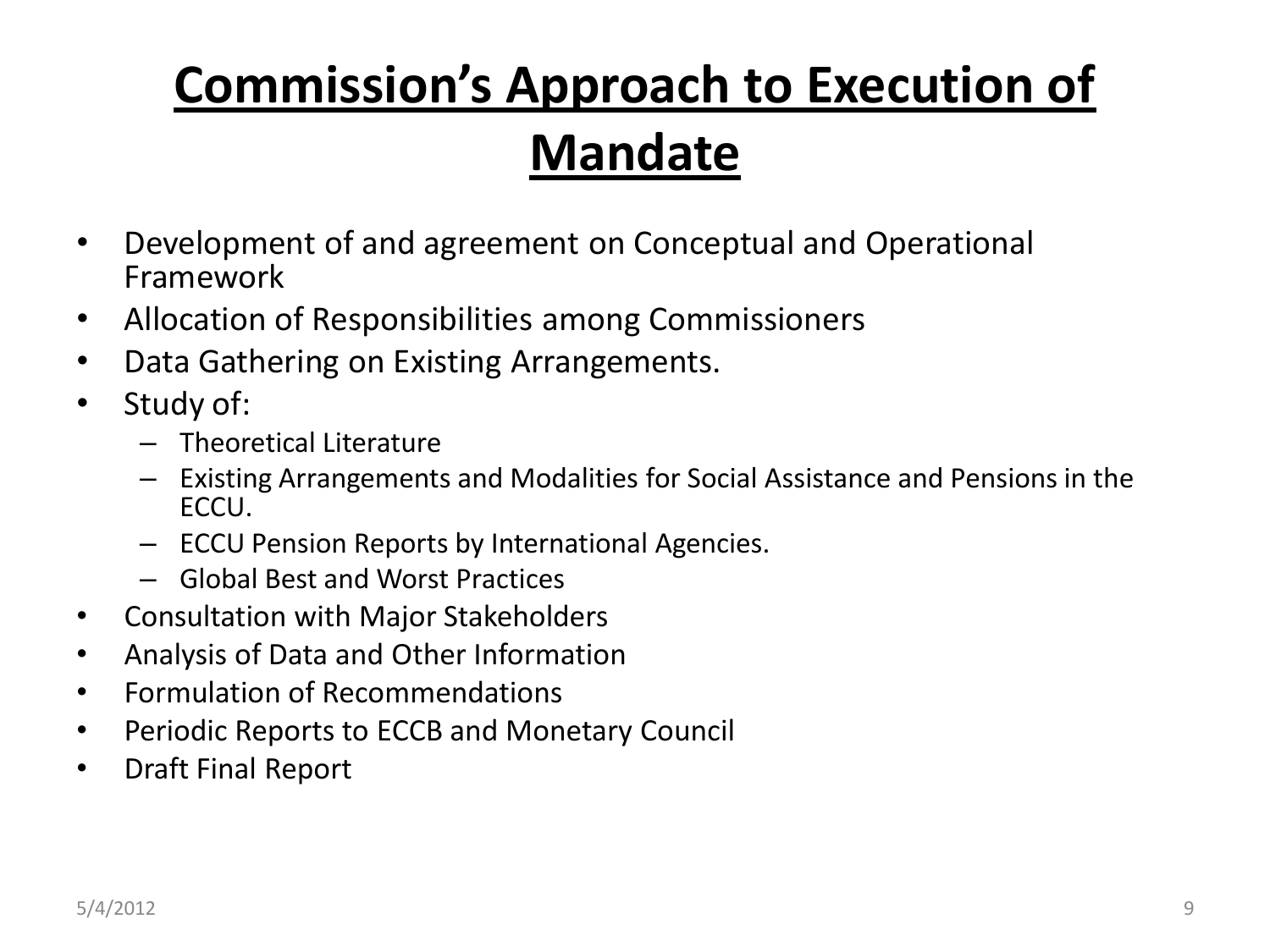#### **Main General Recommendations**

- Acceptance of the need for the establishment and/or strengthening of the legal and institutional framework for a national/regional Four Tier Social Assistance, Pension and Personal Savings and Investment in the ECCU along the following lines:
	- Tier One: A programme of social assistance financed by public sector allocations, incentivized contributions from the corporate sector and encouragement of more voluntary efforts from NGOs to take care of the elderly and retirees to at least an affordable level between being indigent and in poverty.
	- Tier Two: A comprehensive, contributory defined benefit Social Security arrangement to cover all nationals from the age of eighteen or from first employment and to cover all of working life to retirement.
	- Tier Three: A contributory and defined contribution State Pension Scheme (SPS) to cover all public sector employees; and separate POPS, on the same terms as the SPS, to cover all private sector employees and the self employed.
		- That means that all persons would ,during their working lives , be contributing to both Tier 2 and 3 schemes and would be receiving post retirement income from both of these schemes.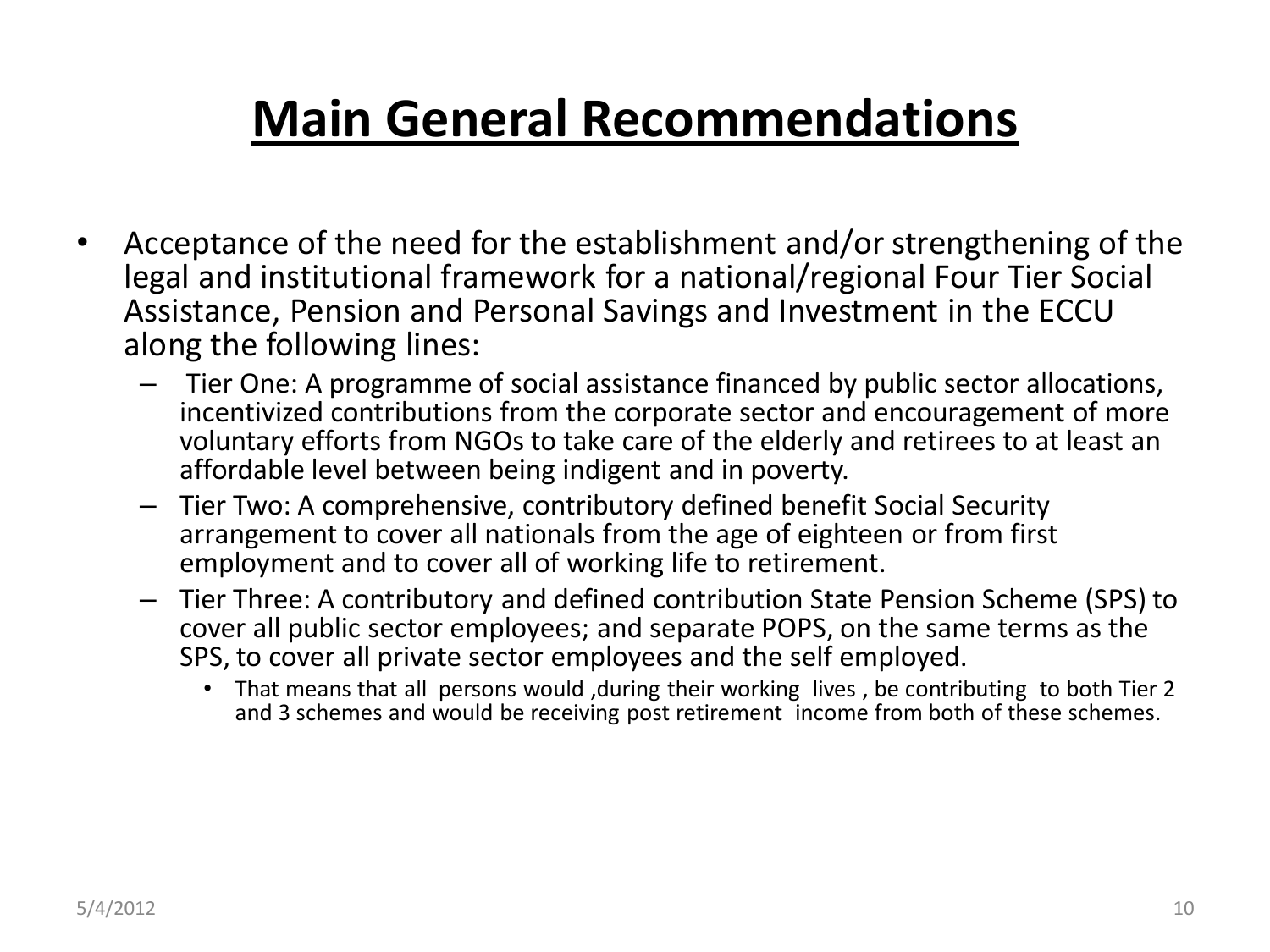#### **Main General Recommendations (Contd.)**

– Tier Four: Tax incentives and other encouragement for personal saving and investment for such social and economic initiatives as: financing of tertiary education for self and family, acquisition of residential accommodation, direct and indirect saving and investment for business development/involvement, and for major contingencies.

Tier Four would also include provisions and arrangements for Reverse Mortgages to allow homeowners to use, if they so wish, the equity in their homes to supplement their retirement income.

Establishment of a government department or agency that is dedicated to monitoring and taking care of the elderly to ensure that their welfare is enhanced and their interests protected and safeguarded.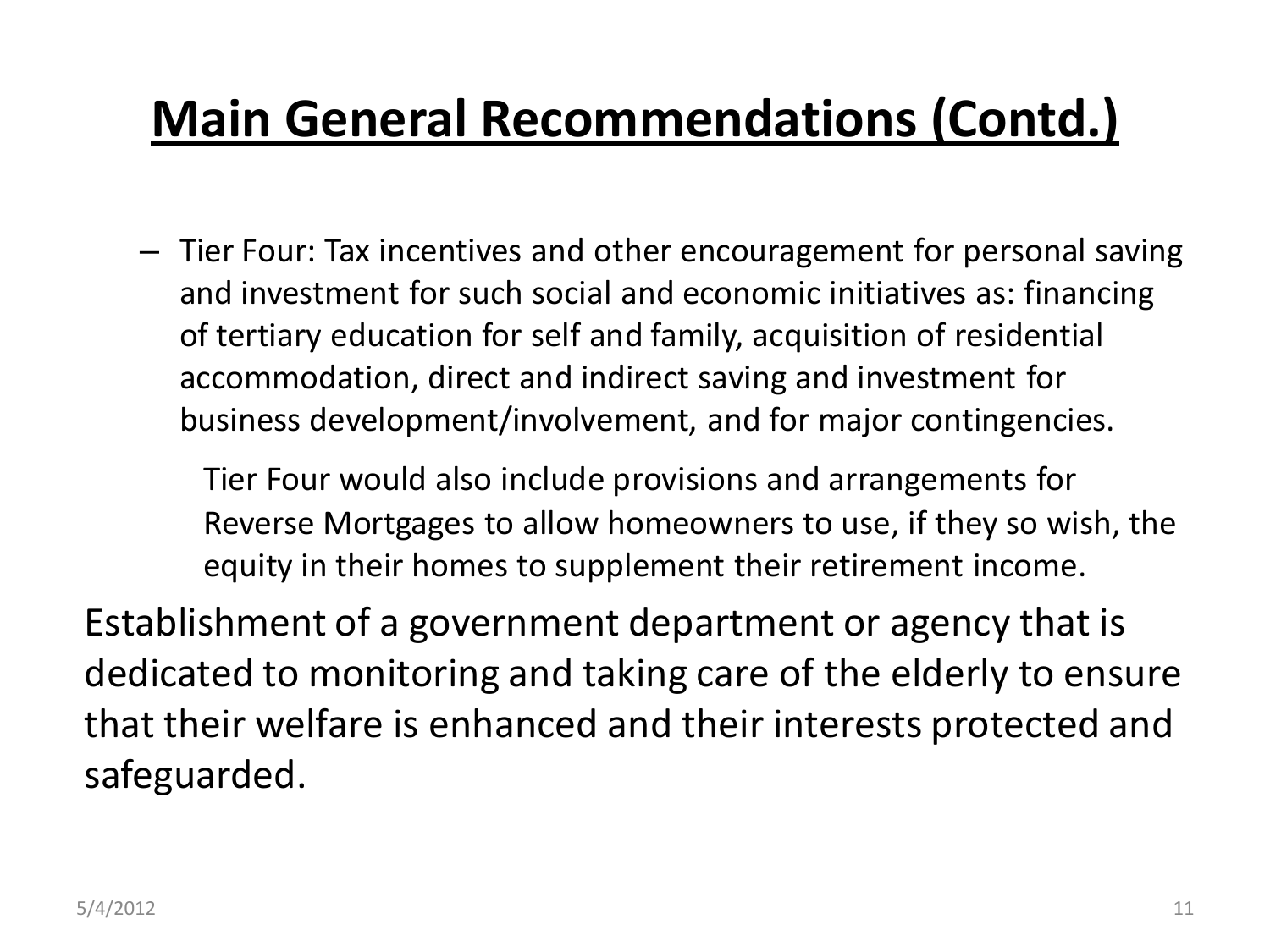#### **Main General Recommendations (Contd.)**

- That all Social Security, SPS and POPS have the following attributes incorporated in their designs:
	- *Adequacy*: of objectives and of the provisions to meet them.
	- *Affordability*: to the beneficiaries of the Schemes provisions and costs.
	- *Sustainability*: to deliver its provisions and promises to beneficiaries and stakeholders.
	- *Robustness*: to withstand the inevitable inherent vulnerabilities and volatilities.
	- *Equitability and Fairness*: such that members' benefits are transparent and based on their relative contributions and subject only to natural randomness. Must not be, or seen to be used as a policy instrument fore social and/or political engineering.
	- *Predictability*: to deliver on the promises, whatever their longevity, without surprises, bearing in mind that such arrangements span a lifetime over many generations.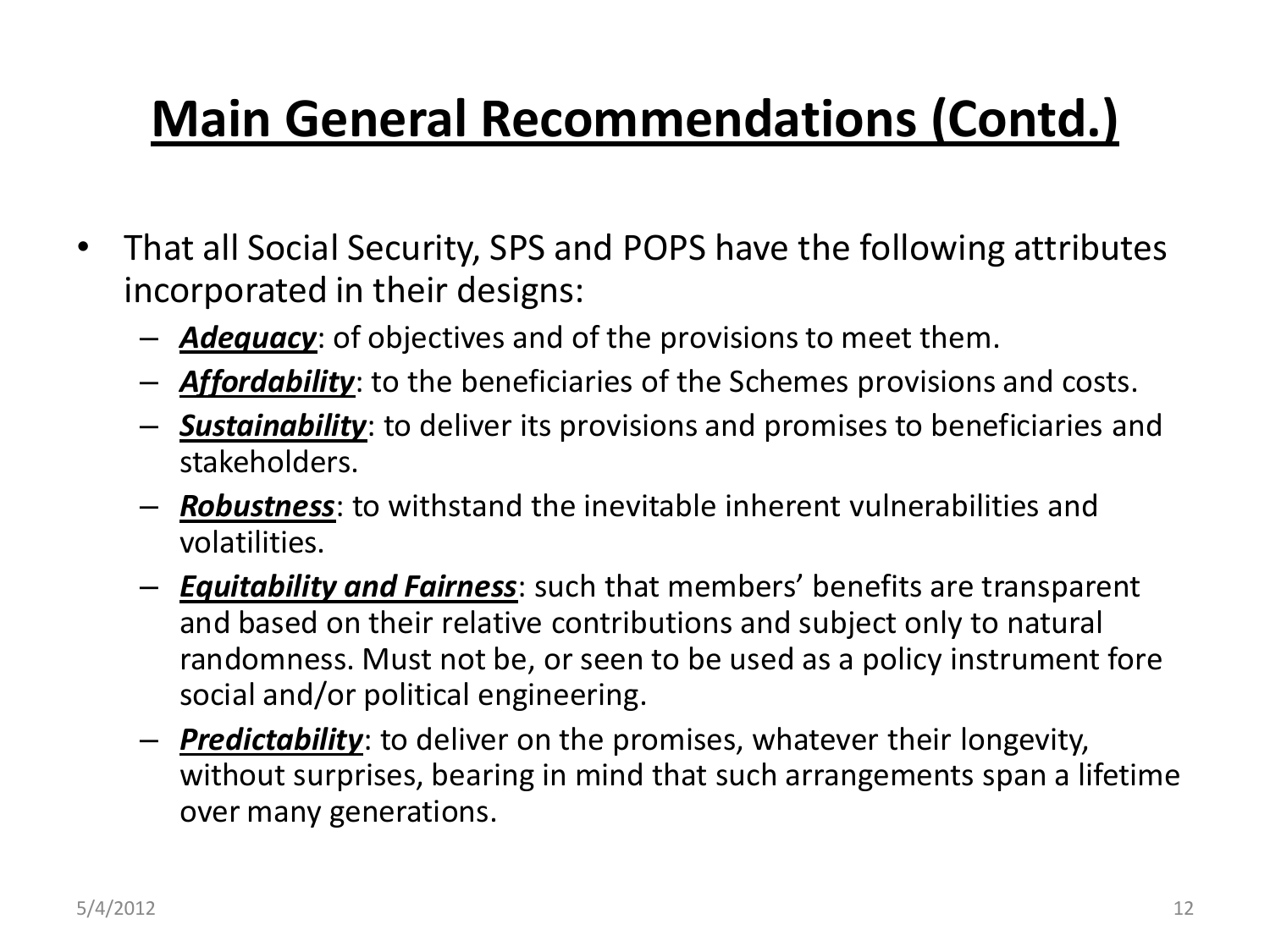#### **Main General Recommendations (Contd.)**

- Between allocations from Social Assistance and/or contributions from Social Security provide:
	- Skills training to the unemployed to allow them to acquire training (say for no more than 6 months) to make them employable to the level of the minimum wage. Some basic very limited financial assistance, basic apprenticeship and/or minimum wage employment should be provided during the training period. This facility is to ensure that all are equipped to contribute to output and be productive members of the society/economy. The benefits to society are much greater than the social, financial and economic costs of unemployment.
	- Some progressively reducing level of unemployment assistance from the second month of unemployment and for no more than six months on condition that the beneficiary is prepared to engage in any available employment (from the level of the minimum wage) that he is qualified for. This provision is to minimize the level of vulnerability in the countries.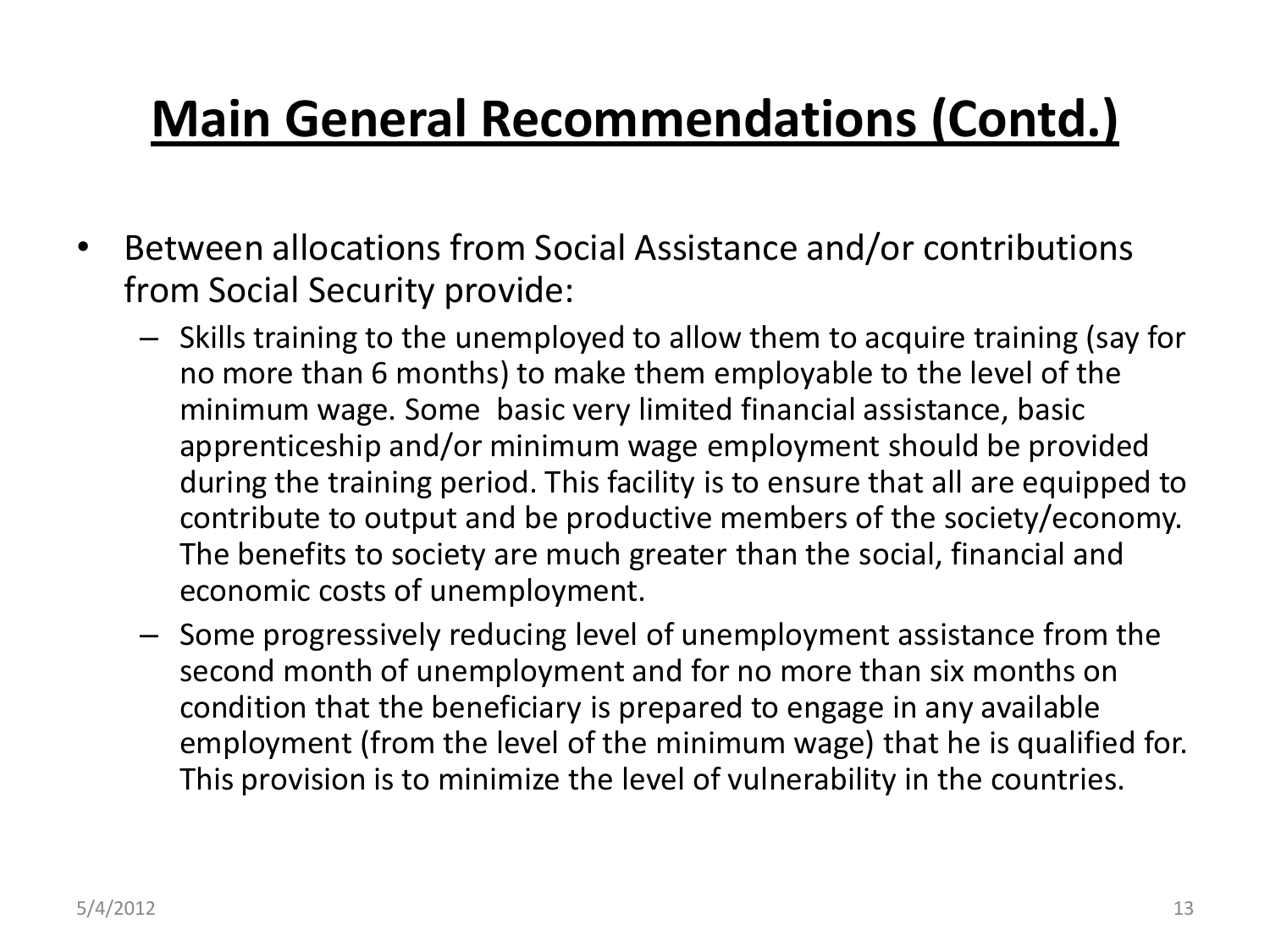#### **Other More Specific Recommendations: Design**

- As much standardization of scheme classes across the region, within countries and between POPS and SPS to simplify the arrangements for public understanding, reduce administrative costs, and to facilitate portability in order to allow and give expression to the free inter- and intra –country movement of labour.
- All Social Security, SPS and POPS would be contributory in equal proportions between employers and employees. It is estimated that 10% of employees income would provide the necessary benefits on condition that per capita administrative costs are significantly reduced, returns on investments are considerably improved, there is universal and continuous coverage and contributions from the age of 18 or from first employment to retirement.
- Retirement age should be standard and automatically determined and applied across all schemes and throughout the region. The retirement age would allow an average retirement life of 15 years and computed every ten years on the basis of fifteen years less than the average life expectancy at age 65.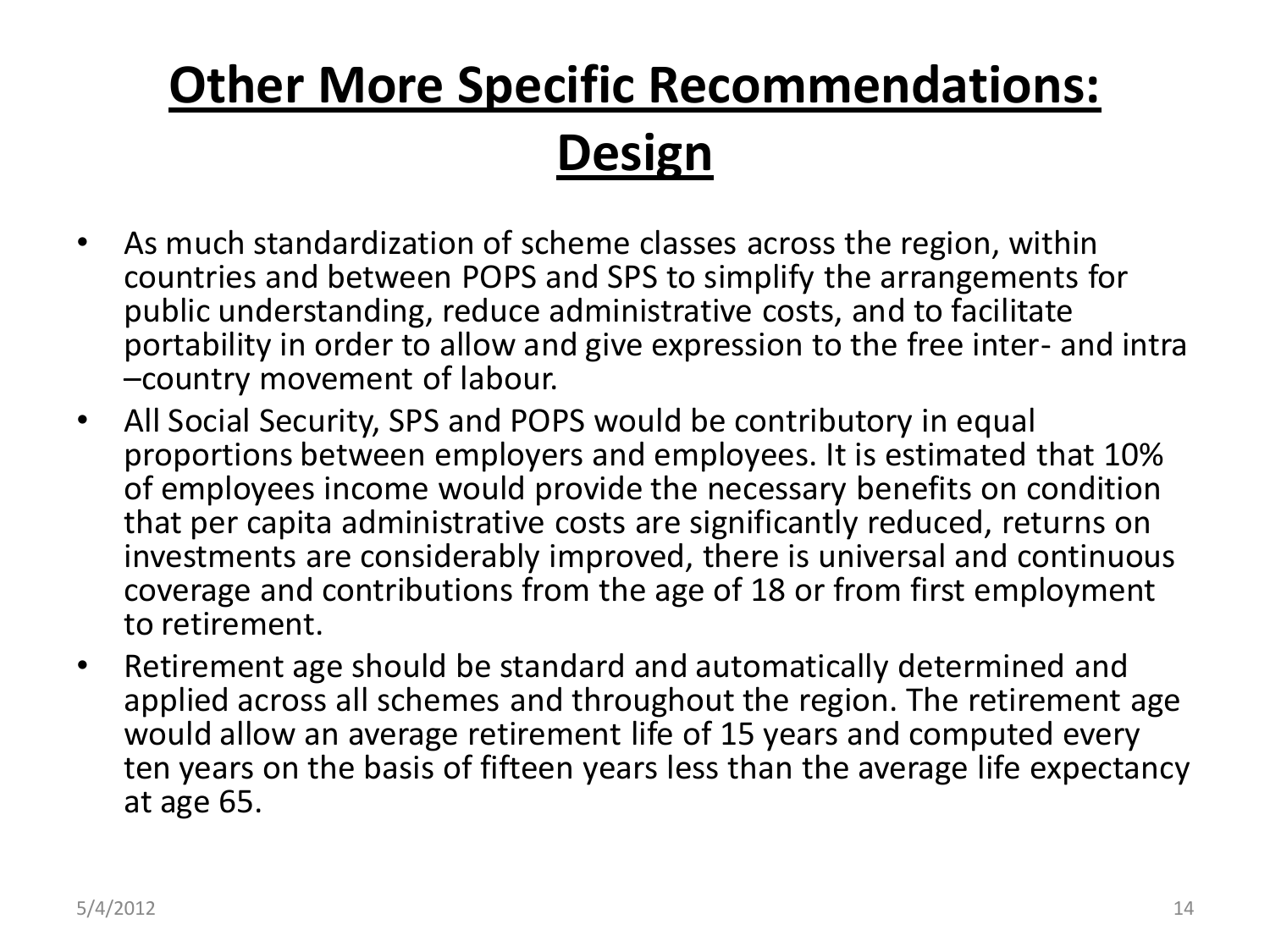## **Other More Specific Recommendations: Design (Contd.)**

- SPS and POPS would be integrated with Social Security to allow a combined pension income of 85% of final income (on an equitable basis to be determined) for the first five years of retirement and 75% thereafter. This is to recognize that immediate post retirement expenses (e.g. on travel) and also the weaning from indirect income benefits derived from employment).
- All SPS and POPS would have immediate vesting, complete portability, some limited and bounded indexation for inflation, guaranteed pensions and some level of benefits to surviving spouses and child dependents (up to age 18 and up to 23 for those pursuing tertiary education).
- Abolition of the payment of gratuities, which in the public sector are inequitable and discriminatory and are a heavy cost to the public purse. The concept of gratuity would not arise as all employees would be automatically covered under Social Security and also under SPS and/or POPS.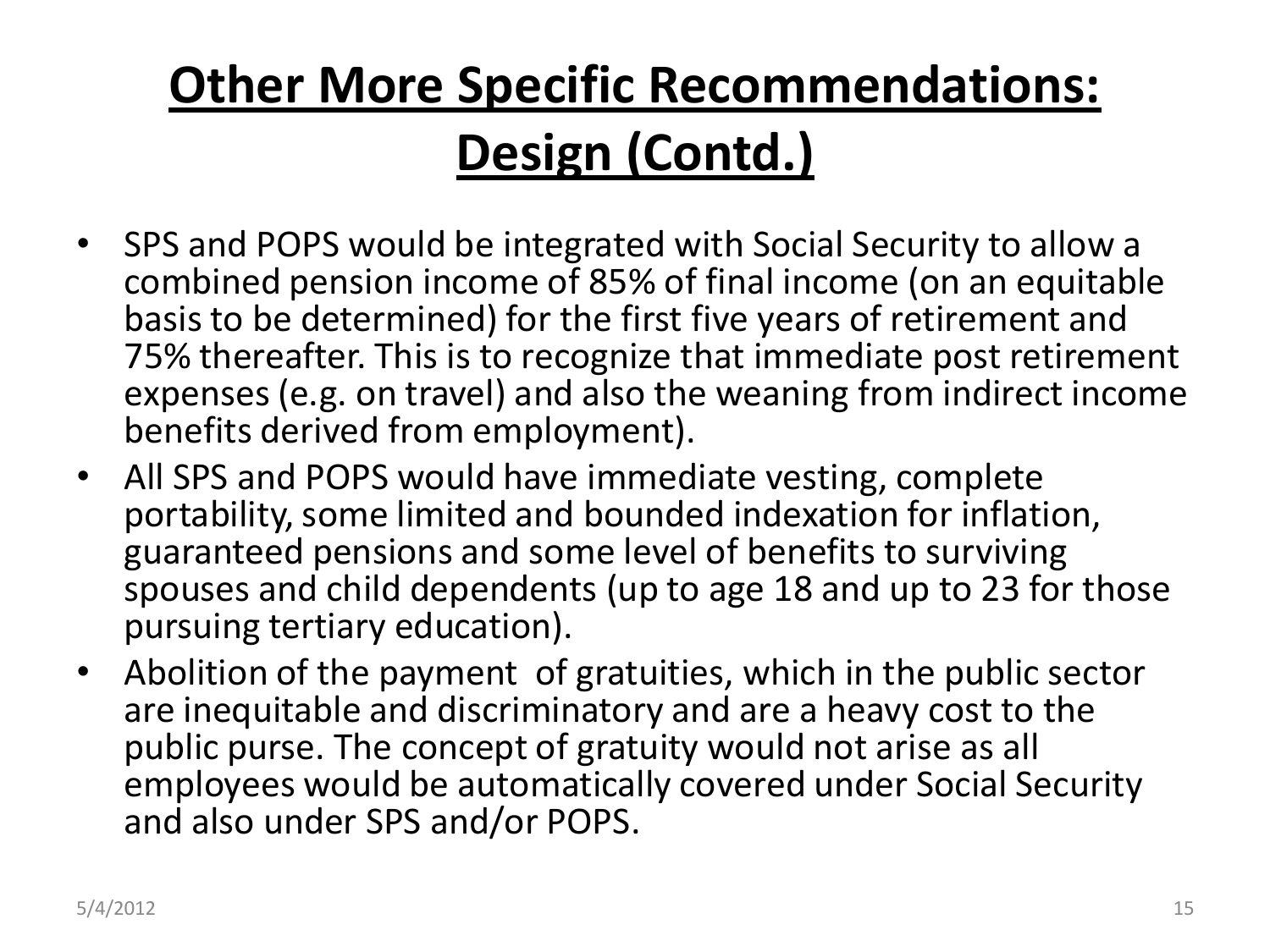## **Other More Specific Recommendations: Governance and Management**

- Regional arrangements will always be the preferred option between national and regional for the implementation of Social Security and SPS. This is to gain scale economies, diversify risk and investment opportunities and also to allow greater autonomy and professionalism in the governance and management of these schemes. Going forward only regional arrangements should be allowed for the implementation of Reverse Mortgages and for POP Funds.
- There should be significant restrictions on the number of regional institutions managing Reverse Mortgages and POP Funds so as to optimize scale economies while allowing for some competition between these institutions. Not more than about three such bodies should be allowed to operate at least in the medium term.
- The governance and management of Social Security and SPS should be a national/responsibility rather than the exclusive responsibility of governments at the national and/or regional levels. As such nominations for governance should be sought from government, minority parties, the corporate sector, trade unions and their term of office should be independent of their nominees, have fixed terms except for prescribed breaches of individual performance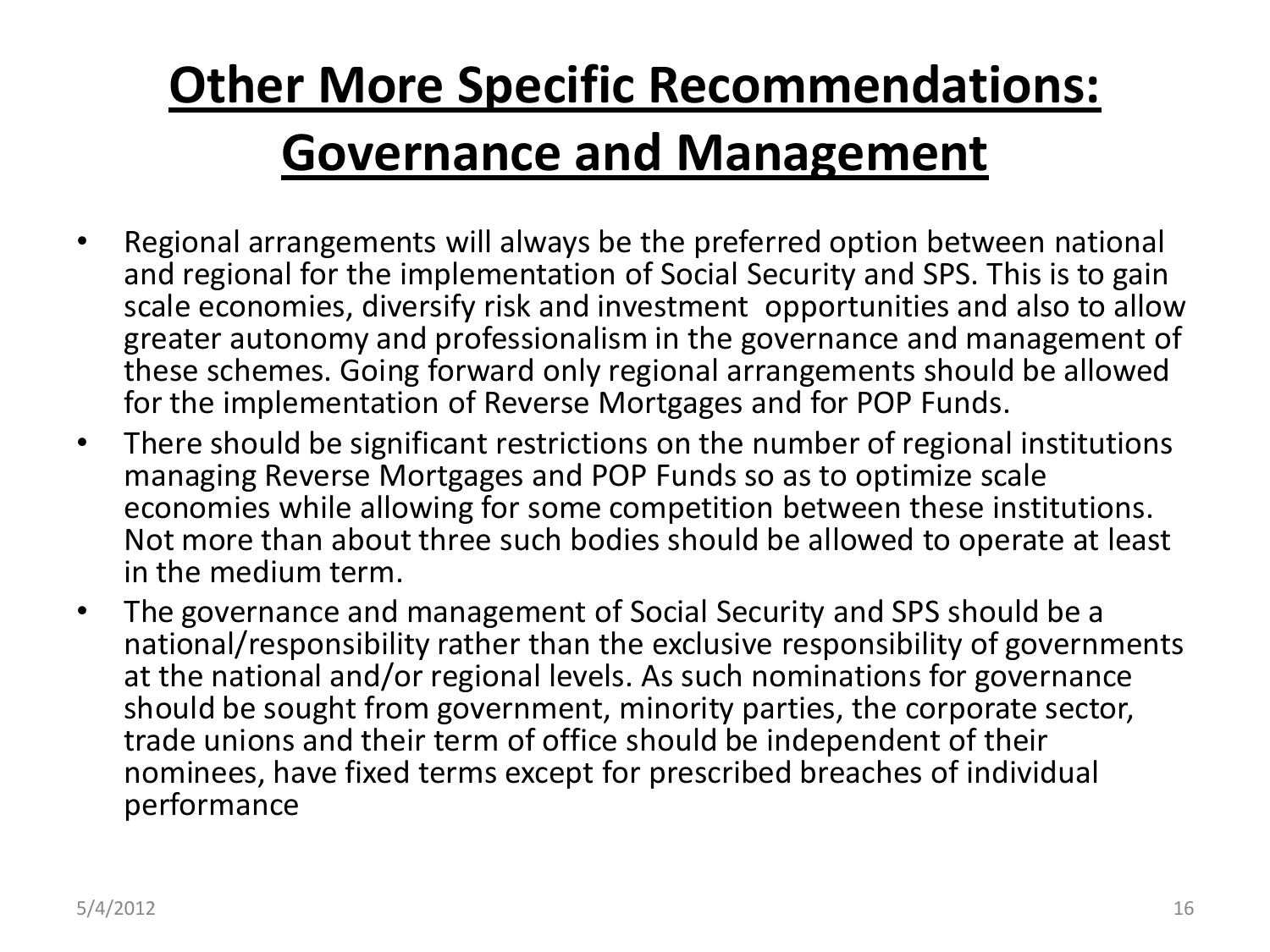## **Other More Specific Recommendations: Governance and Management (Contd.)**

- Governance and management should be sourced from the best amongst the broadest pool of qualified and competent professionals with impeccable integrity and demonstrated commitment to the success of the various schemes. Nepotism, favouritism, geographical and political considerations should not be factors in the selection process.
- Very strong regulatory arrangements will need to be established and implemented to monitor and safeguard the financial success and integrity of the various schemes under monitor. Accountability with very punitive penalties for compliance failures should be essential part of the regulatory framework.
- The Regulatory Framework must include the provision of timely, relevant and meaningful reporting to parliaments and the countries; annual reporting of individuals statements to all participants; public education and sensitization on retirement, financial and social security and retirement matters; encouragement of public and media education and discussions on relevant issues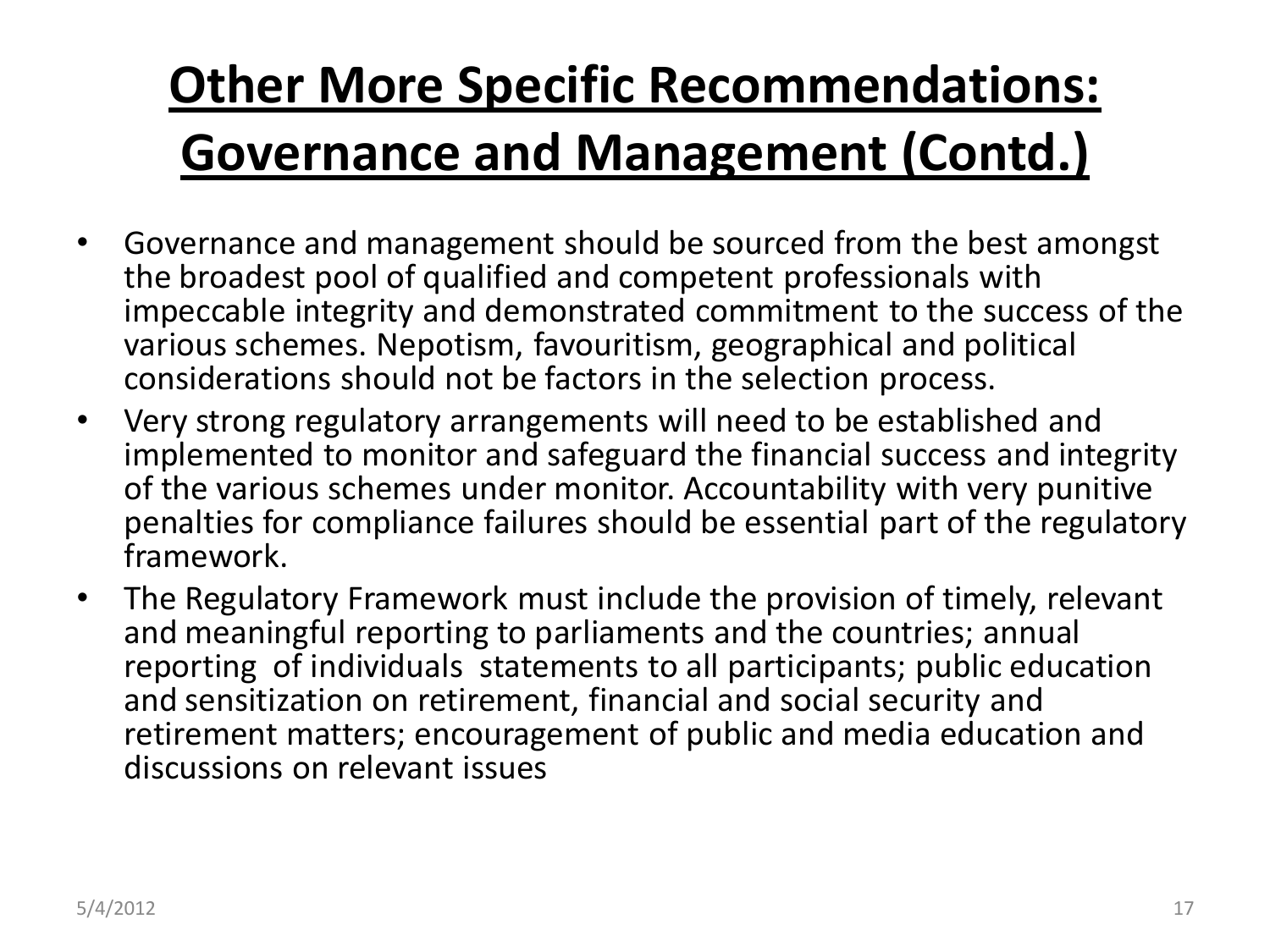## **Other More Specific Recommendations: Transitioning Arrangements**

- Recommendations are for universal coverage and improved scheme designs in a context of very limited resources. As such transitioning arrangements will be required and are recommended particularly for Social Security, SPS and POPS as follows:
	- Social Security to continue its reforms through its unreasonable but traditional approach of unilateral changes in benefits to ensure continuing solvency. However, the recommendations, with their focus on economies and efficiencies would lead to improvements in benefits without additional cost to employees, beneficiaries and ultimately to the State.
	- Reintroducing SPS where they have been terminated and/or not in accordance with the recommended design but making the new improved arrangements compulsory only for new entrants and voluntary and optional for others. Existing employees who are not close to retirement would be offered the option of participating in the new scheme and also to opt to convert the actuarial equivalent of the old scheme benefits to the new scheme.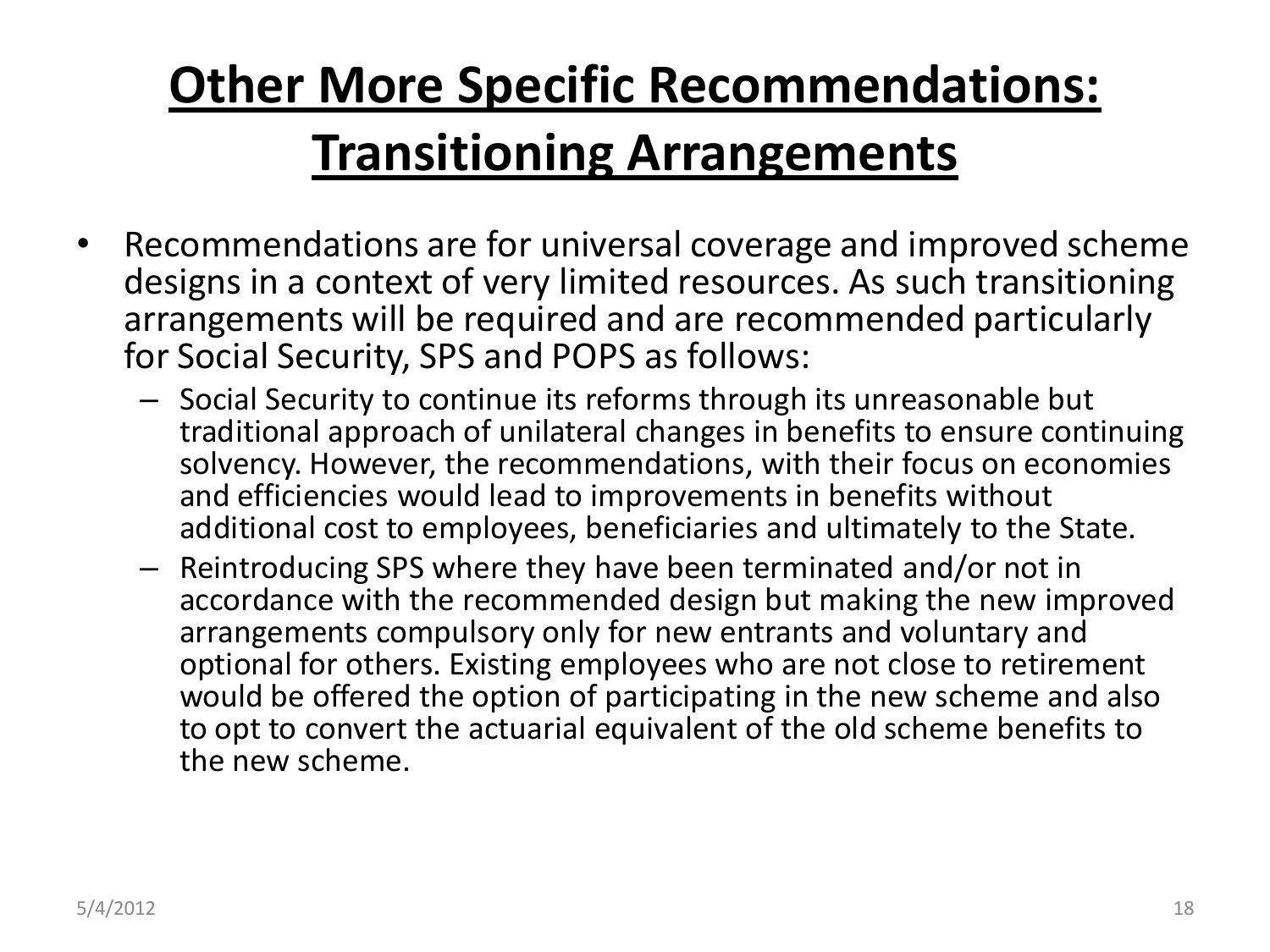## **Other More Specific Recommendations: Transitioning Arrangements (Contd.)**

- POPS, which are in any case very limited would follow the same transitioning approach as for SPS.
- Those transitioning arrangements would mean that it could take a long time, around 45 years, to achieve complete universal coverage.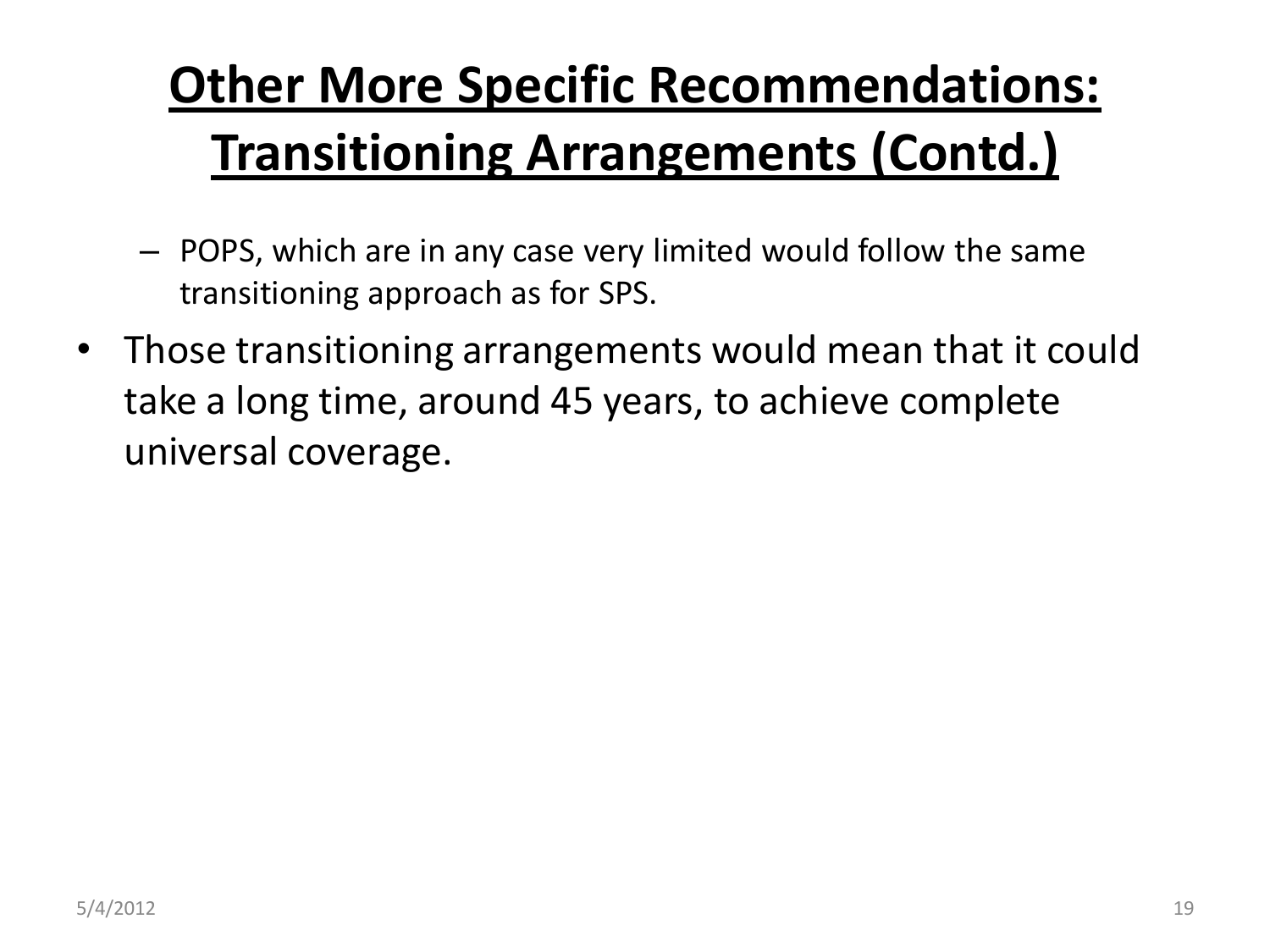#### **Follow Up**

- ECCB and ECCU Monetary Council have accepted in principle the Commission's recommendations.
- Continuing mandate to Commission to:
	- Consult and sensitize shareholders on the nature, rationale, implications and desirability of the various recommendations.
	- Assist and give guidance to countries as they explore their various options bearing in mind the movement to a Single Economic Space.
- Engagement of consultants to assist in the preparation of legal, institutional, policy and operational framework for the implementation of:
	- Optimal arrangements at the national level; and
	- Optimal arrangements at the regional level

In order to offer governments the best choices whilst respecting their own agenda, time frame and goals.

Tacit agreement that the implementation of regional arrangements would not require regional consensus but the agreement of minimum number of countries to provide the critical mass for the implementation and leaving national docking open to any additional country that may wish, at any time, to come on board.